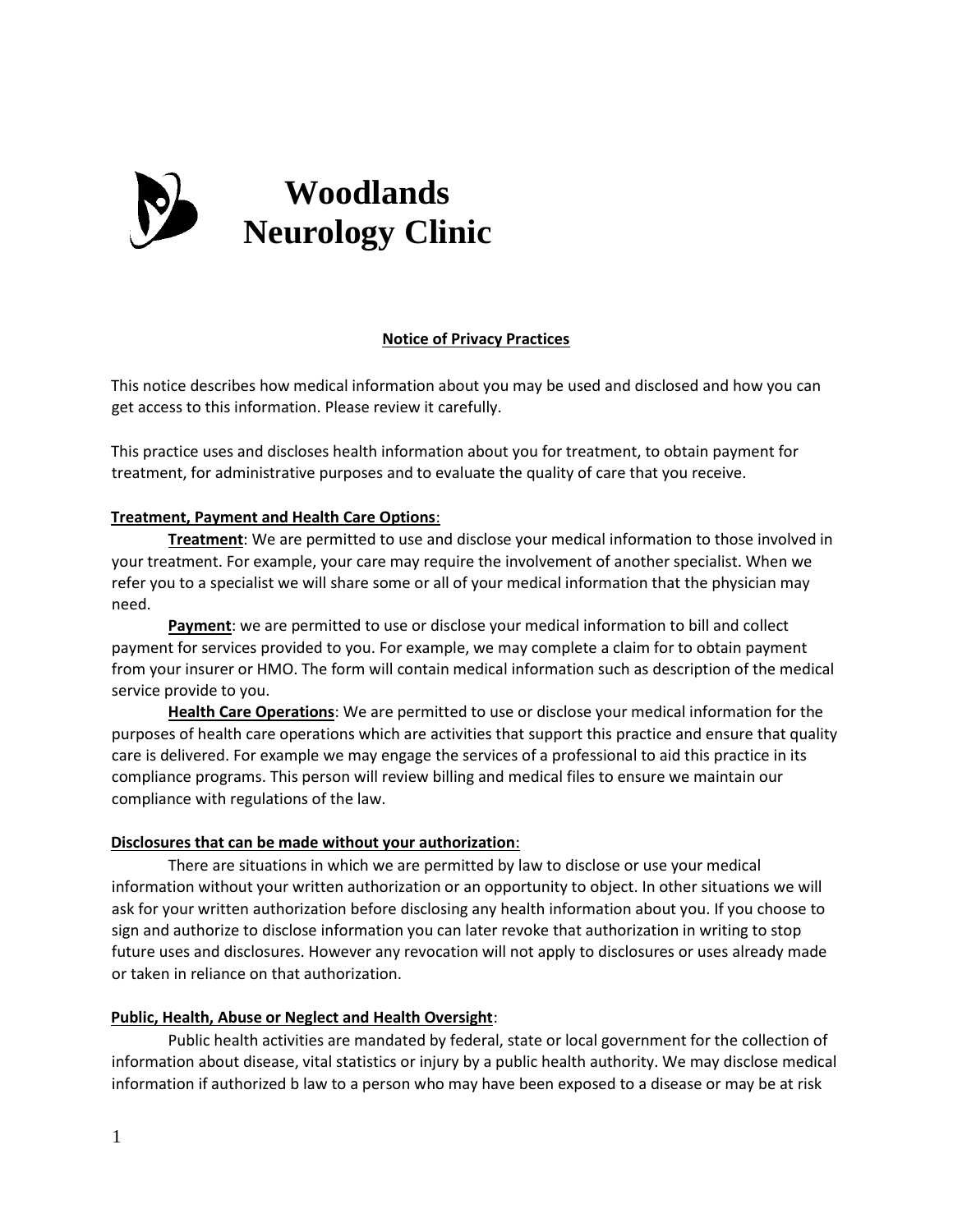for contracting or spreading a disease or condition. We may disclose your medical information to report reactions to medications, problems with products or to notify people of recalls of products they may be using.

We may also disclose medical information to a public agency authorized to receive reports of child abuse or neglect. Texas law requires physicians to report child abuse or neglect. Regulations also permit the disclosure of information to report abuse or neglect of elders or the disabled.

We may disclose your medical information to a health oversight agency for those activities authorized by law. Examples of these activities are audits, investigations, licensure applications and inspections which are all government activities undertaken to monitor the health care delivery system and compliance with other laws such as civil right laws.

# **Legal Proceedings and Law Enforcement:**

We may disclose your medical information in the course of judicial or administrative proceedings in response to an order of the court (or the administrative decision maker) or other appropriate legal process. Certain requirements must be met before the information is disclosed.

If asked by a law enforcement official, we may disclose your medical information under limited circumstances provided that the information:

- $\Box$  Is released pursuant to legal process such as a warrant or subpoena. **Pertains to a** victim of crime and you are incapacitated
- $\Box$  Pertains to a person who has dies under circumstances that may be related to a criminal conduct.
- $\Box$  Is about a victim of a crime and we are unable to obtain the persons agreement
- $\Box$  Is released because of a crime that has occurred on these premises
- $\Box$  Is release to locate a fugitive, missing person or suspect.

We may also release information if we believe the disclosure is necessary to prevent or lessen an imminent threat to the health or safety of a person.

# **Worker's Compensation**:

We may disclose your medical information as required by the Texas Worker's Compensation Law.

# **Inmates**:

If you are and inmate or under the custody of law enforcement, we may release your medical information to the correctional institution or law enforcement official. This release is permitted to allow the institution to provide you with the medical care, to protect your health and the health and safety of others or for the safety and security of the institution.

# **Military, National Security and Intelligence Activities, Protection of the President**: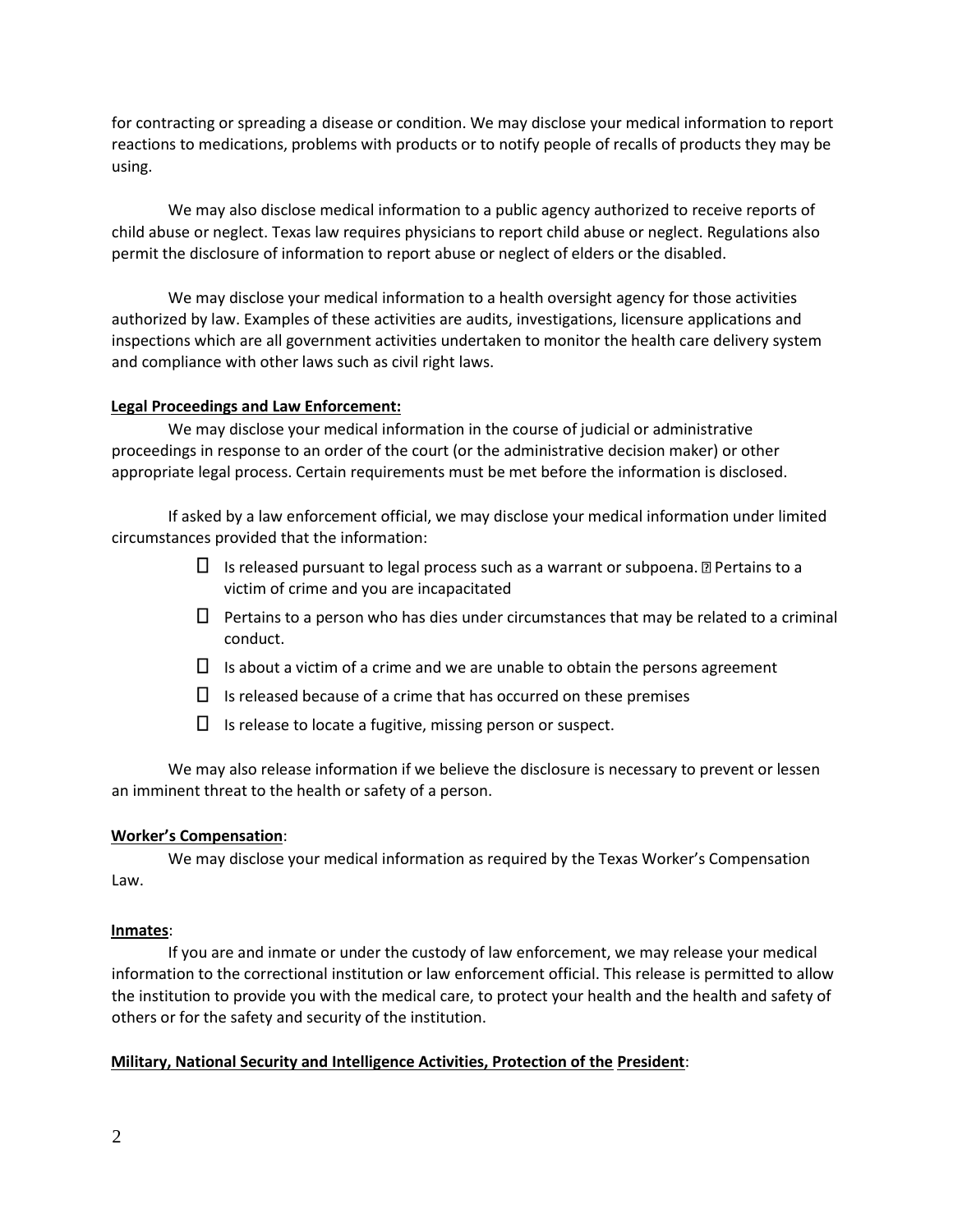We may disclose your medical information for specialized governmental functions such as separation or discharge from military services, requests as necessary by appropriate military command officers (if you are in the military), authorized national security intelligence activities, as well as authorized activities for the provision of protective services for the President of the United States, other authorized government officials or foreign heads of state.

#### **Research, Organ Donation, Coroner, Medical Examiner and Funeral Directors:**

When a research project and its privacy protections have been approved by an Institutional Review Board or Privacy Board, we may release medical information to researchers for research purposes. We may release medical information to organ procurement organizations for the purpose of facilitation organ, eye or tissue donation if you are a donor. Also we may release your medical information to a coroner or medical examiner to identify a deceased or a cause of death. Further we may release your medical information to a funeral director where such a disclosure is necessary for the director to carry out his duties.

#### **Your right under Federal Privacy Regulations**:

The United States Department of Health and Human Services created regulations intended to protect patient privacy as required to the Health Insurance Portability and Accountability Act (HIPAA). Those regulations create several privileges that patients may exercise. We will not retaliate against a patient that exercises their HIPAA rights.

#### **Requested Restrictions:**

You may request that we restrict or limit how your protected health information is used or disclosed for treatment, payment or healthcare operations. We do not have to agree to this restriction but if we do agree we will comply with your request except under emergency circumstances. To request a restriction, submit the following in writing (a) The information is restricted, (b) What kind of restriction you are requesting and (c) To whom the limits apply. Please send the request to the address and person listed on the following page.

You may also request that we limit disclosure to family members, other relatives or close personal friends that may or may not be involved in your care.

### **Receiving confidential communications by alternative means:**

This request must be made in writing to the person listed on the following page. We are required to accommodate only reasonable requests. Please specify in your correspondence exactly how you want us to communicate with you and if you are directing us to send it to a particular place.

### **Amendment of medical information**:

You may request an amendment of your medical information in the designated record set. Any request must be in writing. We may refuse to allow an amendment if the information wasn't created by this practice or the physicians in this practice, is not part of the designated record set, is not available for inspection because of an appropriate denial or if the information is accurate and complete.